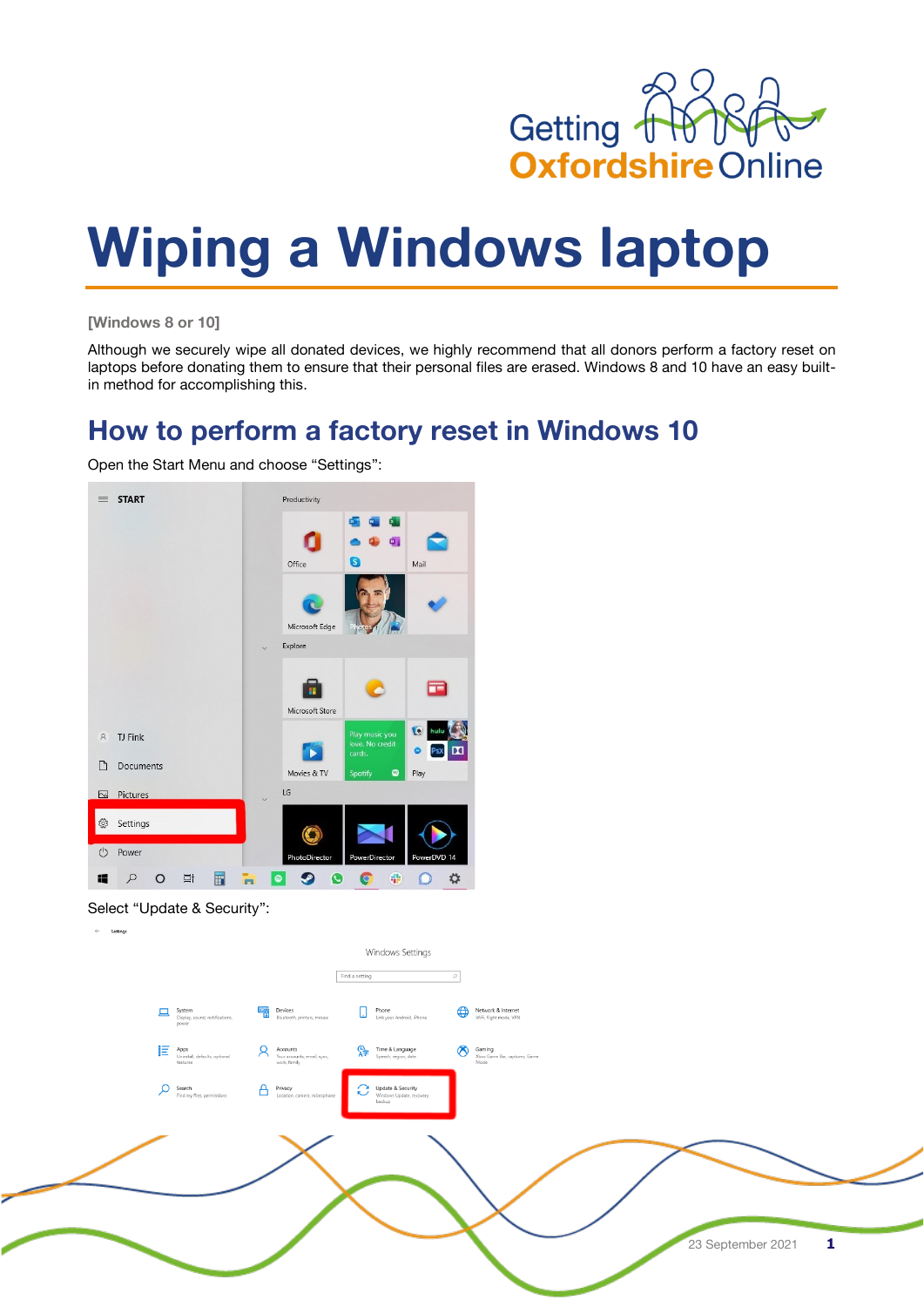#### Click "Recovery" on the left-hand side:

|                                       | Settings                                                                                  |                                                                                                                                                                                                                                                                           |
|---------------------------------------|-------------------------------------------------------------------------------------------|---------------------------------------------------------------------------------------------------------------------------------------------------------------------------------------------------------------------------------------------------------------------------|
| 分                                     | Home<br>Find a setting<br>$\mathcal{L}$<br><b>Update &amp; Security</b><br>Windows Update | Windows Update<br>Restart required<br>୍କ<br>Your device will restart outside active hours.<br>2021-05 Cumulative Update for Windows 10 Version 20H2 for x64-based Systems (KB5003173)<br><b>Status: Pending restart</b><br>Schedule the restart<br>Restart now            |
| 凸<br>÷                                | Delivery Optimisation<br><b>Windows Security</b><br>Backup<br>Troubleshoot                | Adjust active hours to reduce disruptions<br>We noticed that you reqularly use your device between 09:00 and 17:00. Would you like Windows to automatically update your<br>active hours to match your activity? We won't restart for updates during this time.<br>Turn on |
| $\Delta$<br>$\oslash$<br>ቶ<br>16<br>属 | Recovery<br>Activation<br>Find my device<br>For developers<br>Windows Insider Programme   | Pause updates for 7 days<br>(II)<br>Visit Advanced options to change the pause period<br>Change active hours<br>So<br>Currently 08:00 to 17:00<br>View update history<br>N<br>See what updates are installed on your device<br>Advanced options                           |
|                                       |                                                                                           | ᅐ<br>Additional update controls and settings                                                                                                                                                                                                                              |

In the "Reset this PC" section, click on "Get Started":

 $\mathcal{L}(\mathcal{L})$ 

|    | Settings                     |                                                                                                                                                                                                            |
|----|------------------------------|------------------------------------------------------------------------------------------------------------------------------------------------------------------------------------------------------------|
| 夼  | Home                         | Recovery                                                                                                                                                                                                   |
|    | Find a setting<br>$\varphi$  | Reset this PC                                                                                                                                                                                              |
|    | <b>Update &amp; Security</b> | If your PC isn't running well, resetting it might help. This lets you choose<br>whether to keep your personal files or remove them, and then reinstalls<br>Windows.                                        |
| C  | Windows Update               | Get started                                                                                                                                                                                                |
| 凸  | Delivery Optimisation        |                                                                                                                                                                                                            |
|    | Windows Security             | Advanced start-up                                                                                                                                                                                          |
| 不  | Backup                       | Start up from a device or disc (such as a USB drive or DVD), change your<br>PC's firmware settings, change Windows start-up settings or restore<br>Windows from a system image. This will restart your PC. |
|    | Troubleshoot                 | Restart now                                                                                                                                                                                                |
|    | Recovery                     |                                                                                                                                                                                                            |
|    | Activation                   | More recovery options                                                                                                                                                                                      |
| ቶ  | Find my device               | Learn how to start afresh with a clean installation of Windows                                                                                                                                             |
| îĤ | For developers               |                                                                                                                                                                                                            |
| 扇  | Windows Insider Programme    |                                                                                                                                                                                                            |
|    |                              |                                                                                                                                                                                                            |

You will be asked if you want to "Keep my files" or "Remove everything". It is highly recommended that you choose "Remove everything". Note: This will delete all your personal files from the device, so ensure that anything you want to keep is backed up elsewhere before proceeding.

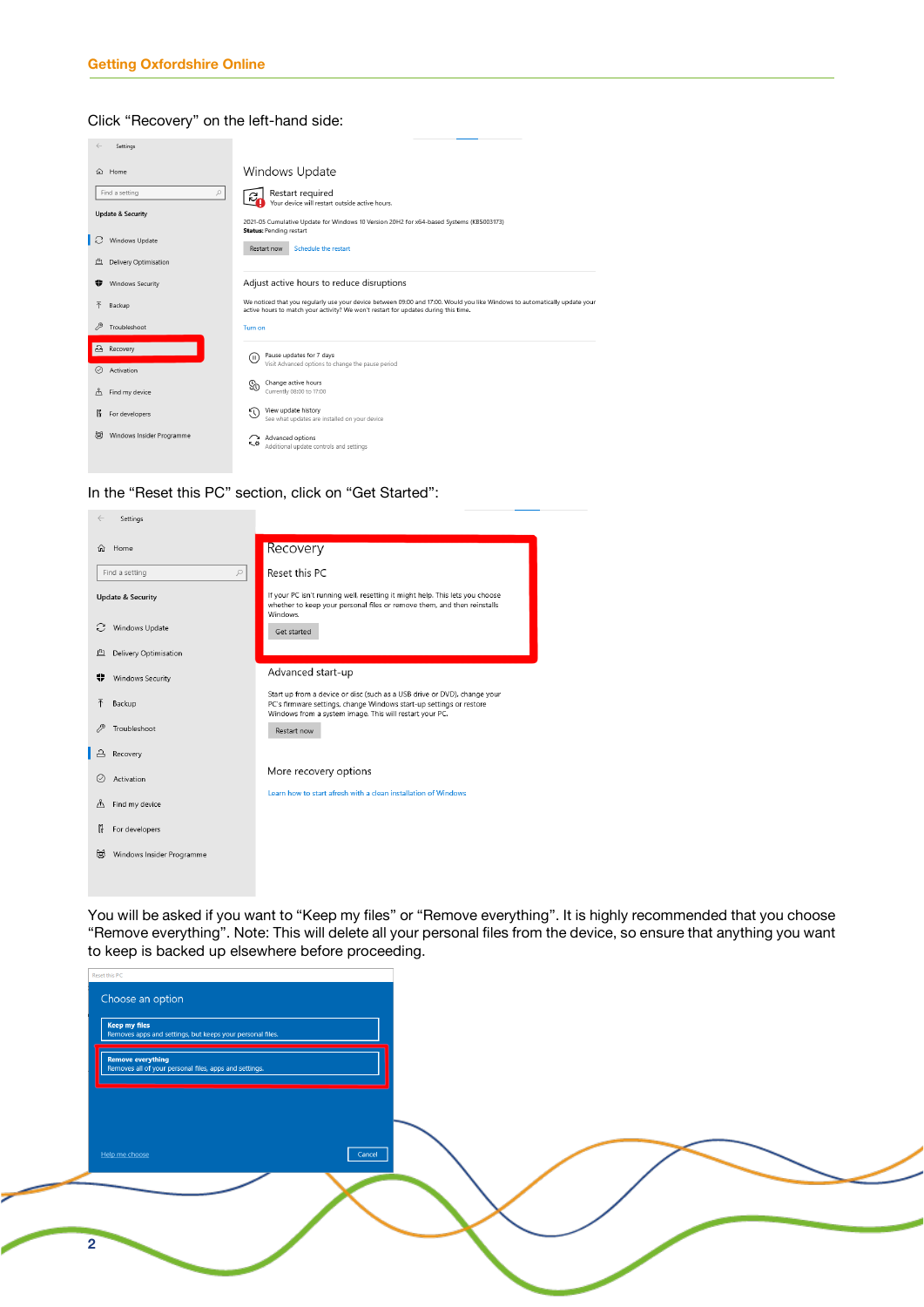On recent versions of Windows 10 you may be asked if you want to reinstall Windows via the cloud or locally. The cloud option is less likely to fail but will download around 4GB of data using your Internet connection.

| Reset this PC                                                       |                       |
|---------------------------------------------------------------------|-----------------------|
| How would you like to re-install Windows?                           |                       |
| <b>Cloud download</b><br>Download and re-install Windows            |                       |
| <b>Local reinstall</b><br><b>Reinstall Windows from this device</b> |                       |
| Cloud download can use more than 4 GB of data.                      |                       |
|                                                                     |                       |
| Help me choose                                                      | <b>Back</b><br>Cancel |

You may be warned that you won't be able to roll back to a prior version of Windows. Click "Next".



When prompted, click "Reset".



Windows will now restart and will take some time to reset itself.

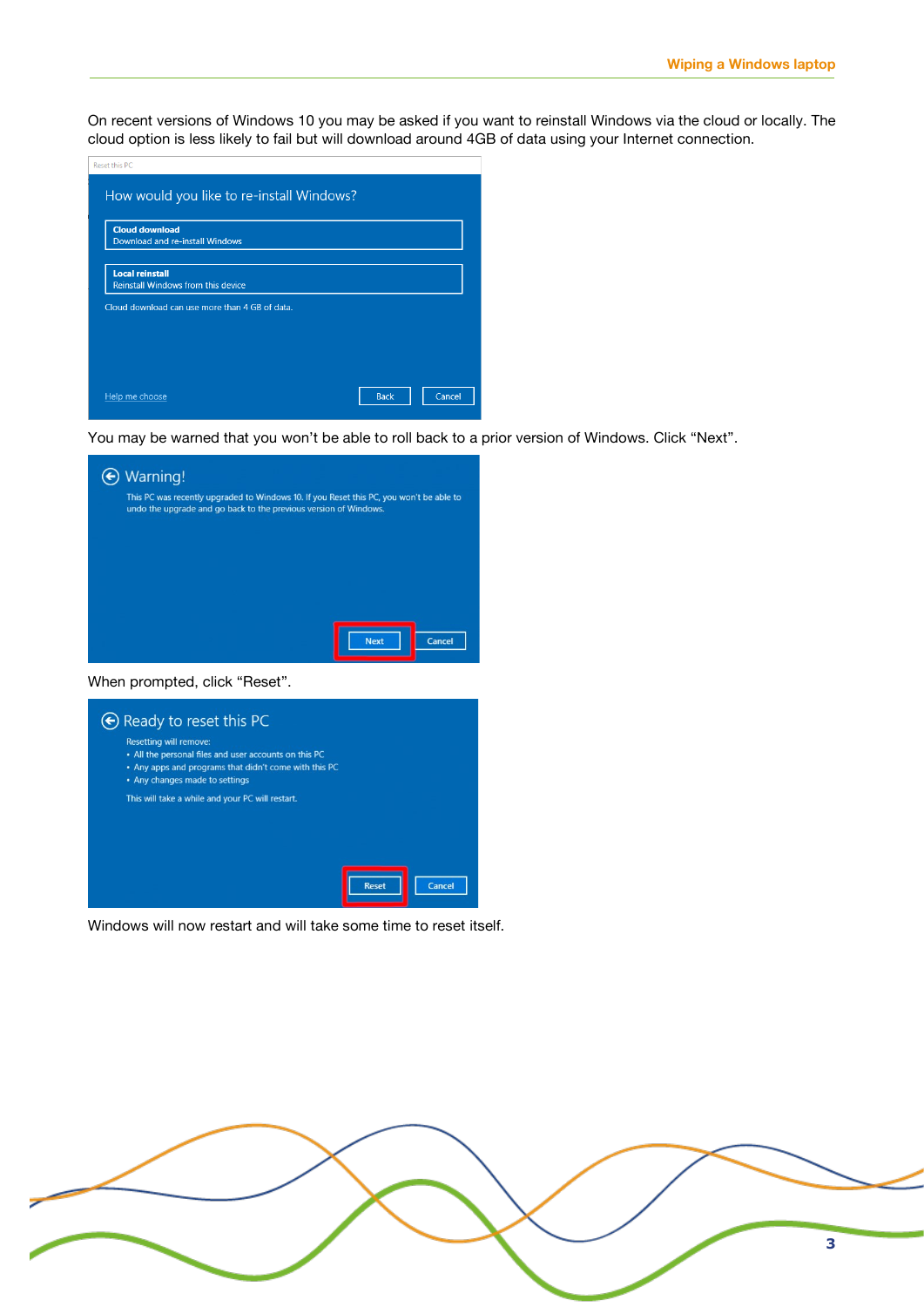### **How to perform a factory reset in Windows 8/8.1**

Boot the PC into Windows and open the "Settings" app from the Start Menu. You can also do this by pressing the key combination 'Windows' key + 'i' and selecting the option "Change PC Settings" from the menu on the left.

Head to "Update & Recovery" and then "Recovery". You should see the following screen:

| <b>Settings</b>                        | □<br>$\times$                                                                                              |
|----------------------------------------|------------------------------------------------------------------------------------------------------------|
| १०३<br>Home                            | Reset this PC                                                                                              |
| Find a setting<br>ρ                    | If your PC isn't running well, resetting it might help.                                                    |
| Update & security                      | This lets you choose to keep your files or remove<br>them, and then reinstalls Windows.                    |
|                                        | Get started                                                                                                |
| Windows Update                         |                                                                                                            |
| Windows Defender                       | Advanced startup                                                                                           |
| 不<br>Backup                            | Start up from a device or disc (such as a USB drive or<br>DVD), change your PC's firmware settings, change |
| 50<br><b>Recovery</b>                  | Windows startup settings, or restore Windows from a<br>system image. This will restart your PC.            |
| Activation<br>$(\mathcal{S})$          | Restart now                                                                                                |
| ĥ<br>For developers                    |                                                                                                            |
| $P_{\rm o}$<br>Windows Insider Program | More recovery options                                                                                      |
|                                        | Learn how to start fresh with a clean installation of<br><b>Windows</b>                                    |
|                                        |                                                                                                            |

Click the "Get Started" button under "Reset this PC".

You will be presented with two options – "Keep my files" and "Remove everything". It is highly recommended that you choose "Remove everything". Note: This will delete all of your personal files from the device, so ensure that anything you want to keep is backed up elsewhere before proceeding

| Choose an option                                                                    |        |
|-------------------------------------------------------------------------------------|--------|
| <b>Keep my files</b><br>Removes apps and settings, but keeps your personal files.   |        |
| <b>Remove everything</b><br>Removes all of your personal files, apps, and settings. |        |
|                                                                                     |        |
|                                                                                     | Cancel |